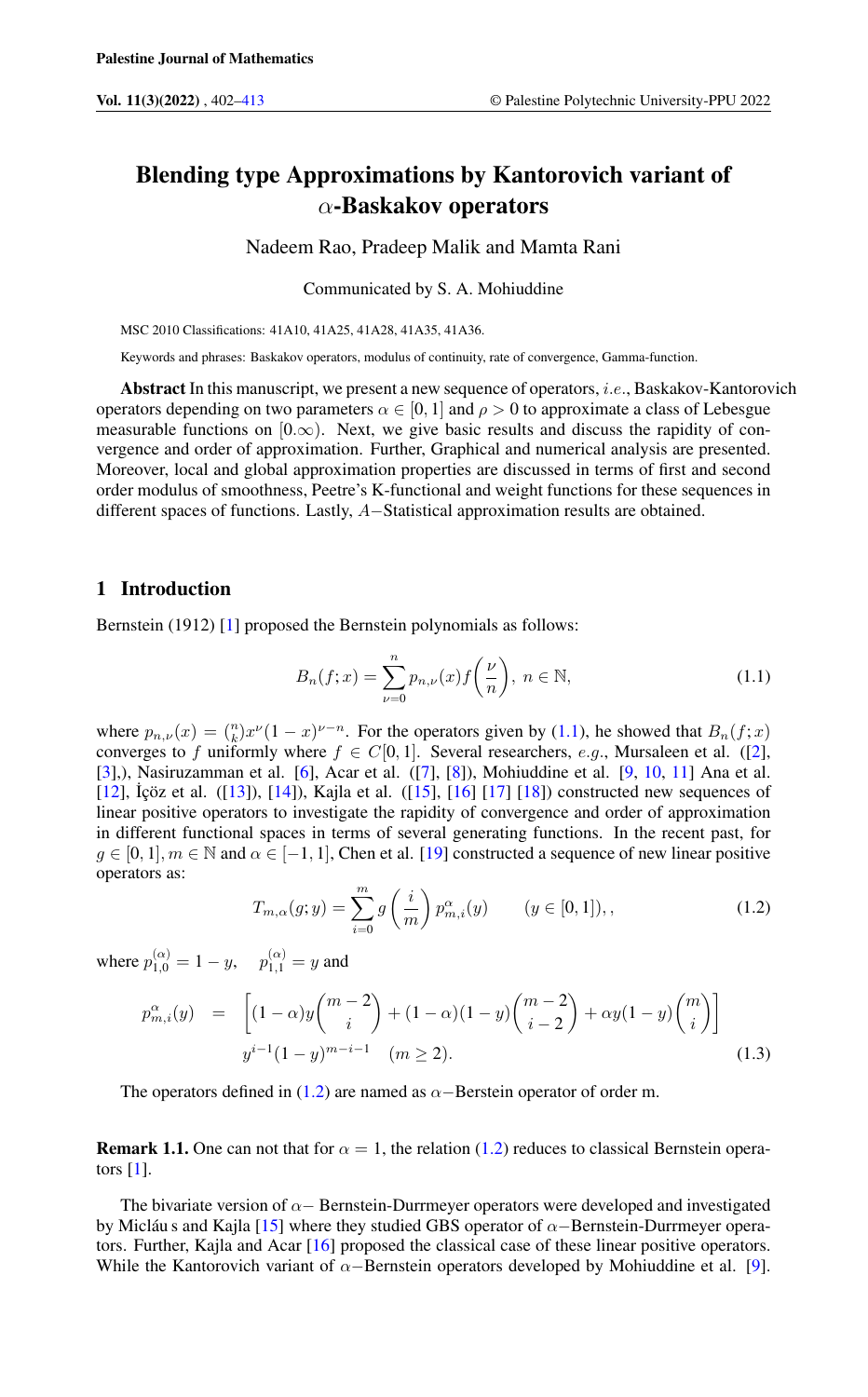Later, Aral and Erbay [\[21\]](#page-11-14) introduced a parametric extension of Baskakov operators as: for every  $f \in C_B[0,\infty)$  where  $C_B[0,\infty)$  stands for the continuous and bounded function, we have

<span id="page-1-0"></span>
$$
L_{n,\alpha}(f;u) = \sum_{k=0}^{\infty} \mathcal{Q}_{n,k}^{(\alpha)}(u) f\left(\frac{k}{n}\right), \qquad (1.4)
$$

where  $n \geq 1, u \in [0, \infty)$  and

<span id="page-1-1"></span>
$$
\mathcal{Q}_{n,k}^{(\alpha)}(u) = \frac{u^{k-1}}{(1+u)^{n+k-1}} \left\{ \frac{\alpha u}{1+u} {n+k-1 \choose k} - (1-\alpha)(1+u) {n+k-3 \choose k-2} + (1-\alpha)u {n+k-1 \choose k} \right\},
$$
\n(1.5)

with  $\binom{n-3}{-2} = \binom{n-2}{-1} = 0$ . The operators defined in [\(1.4\)](#page-1-0) are restricted for the space of continuous functions only. To approximate in Lebesgue measurable functional spaces, Ilarslan et al. [\[24\]](#page-11-15) gave Kanotorovich Baskakov operators based on shape parameter  $\alpha$  as:

$$
K_{n,\alpha}(f;u) = (n+1) \sum_{k=0}^{\infty} \mathcal{Q}_{n,k}^{(\alpha)}(u) \int_{\frac{k}{n+1}}^{\frac{k+1}{n+1}} g(s)ds,
$$
 (1.6)

where  $Q_{n,k}^{(\alpha)}(u)$  is given by [\(1.5\)](#page-1-1). Motivating by the above development, we construct a new sequence of positive linear operators as follows:

<span id="page-1-2"></span>
$$
K_{n,\alpha}^{\rho}(f;u) = \sum_{k=0}^{\infty} \mathcal{Q}_{n,k}^{(\alpha)}(u) \int_0^1 g\left(\frac{k+t^{\rho}}{n+1}\right) dt,
$$
 (1.7)

where  $\rho > o$  and  $\mathcal{Q}_{n,k}^{(\alpha)}(u)$  is given by [\(1.5\)](#page-1-1).

In the subsequent sections, we investigate basic Lemmas, rate of convergence, order of approximation, locally and globally approximation results in terms of modulus of continuity, Peetre's K-functional, second order modulus of smoothness, Lipschitz class and Lipschitz maximul function, weighted modulus of continuity. In the last section, A−statistical approximation properties are expressed.

## 2 Basic Estimates

<span id="page-1-3"></span>**Lemma 2.1.** [\[21\]](#page-11-14) Let  $e_i(t) = t^i$ ,  $i = 0, 1, 2$  be the test functions. Then, for the operators  $L_{n,\alpha}(,; \cdot)$  *given in* [\(1.4\)](#page-1-0), *we have* 

$$
L_{n,\alpha}(e_0; u) = 1,
$$
  
\n
$$
L_{n,\alpha}(e_1; u) = \left(1 + \frac{2}{n}(\alpha - 1)\right)u + \frac{\lambda + 1}{n},
$$
  
\n
$$
L_{n,\alpha}(e_2; u) = u^2 \left(1 + \frac{4\alpha - 3}{n}\right) + u \left(\frac{2\lambda + 3}{n} + \frac{4\alpha - 4 + (2\lambda + 3)(\alpha - 1)}{n^2}\right) + \frac{\lambda^2 + 3\lambda + 2}{n^2}.
$$

<span id="page-1-4"></span>Lemma 2.2. *For the operator defined in* [\(1.7\)](#page-1-2)*, we have*

$$
K_{n,\alpha}^{\rho}(e_0;u) = 1,
$$
  
\n
$$
K_{n,\alpha}^{\rho}(e_1;u) = \frac{n+2(\alpha-1)}{n+1}u + \frac{(\lambda+1)(\rho+1)+1}{2(\rho+1)(n+1)},
$$
  
\n
$$
K_{n,\alpha}^{\rho}(e_2;u) = \left(1 + \frac{4\alpha-3}{n}\right)\frac{n^2u^2}{(n+1)^2} + \frac{[(\rho+1)(n(2\lambda+3) + (\alpha-1)(2\lambda+7))] + 4(\alpha-1)}{(\rho+1)(n+1)^2}u + \frac{2n(2\rho+1) + (\lambda+1)(2\rho+1)((\lambda+2)(\rho+1)+2) + \rho+1}{(2\rho+1)(\rho+1)(n+1)^2}.
$$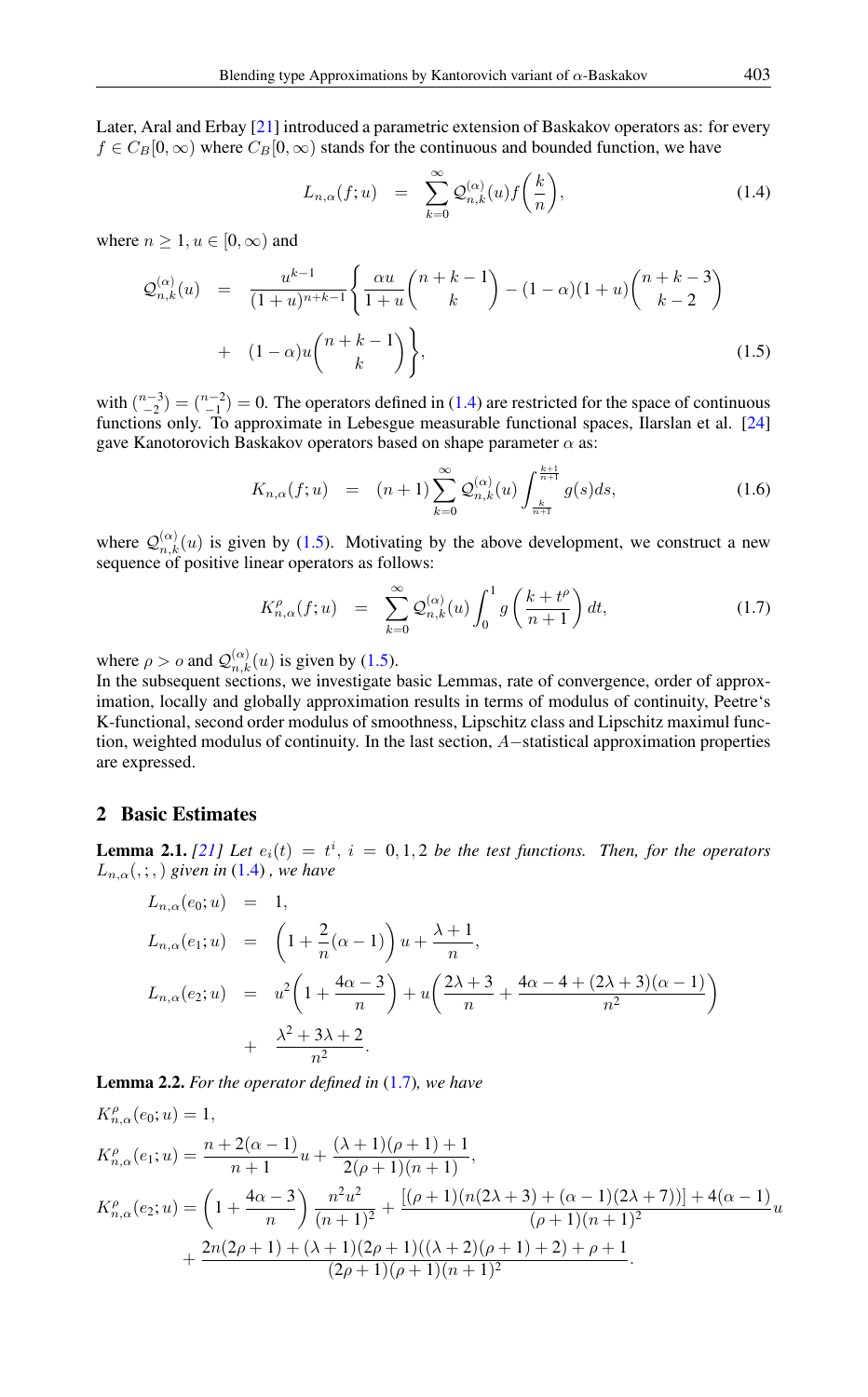*Proof.* Using Lemma [2.1,](#page-1-3) one can easily prove Lemma [2.2](#page-1-4)

<span id="page-2-2"></span>**Lemma 2.3.** Let  $e_k(s) = (e_1(s) - u)^k = \psi_u^k(s)$ ,  $k \in \mathbb{N}$  be the central moments of  $K_{n,\alpha}^{\rho}(.;.)$ *constructed in* [\(1.7\)](#page-1-2)*. Then*

$$
K_{n,\alpha}^{\rho}((e_1(s) - u); u) = \frac{2\alpha - 3}{n + 1}u + \frac{(\lambda + 1)(\rho + 1) + 1}{(\rho + 1)(n + 1)},
$$
  
\n
$$
K_{n,\alpha}^{\rho}((e_1(s) - u)^2; u) = \left[\left(1 + \frac{4\alpha - 3}{n}\right)\frac{n^2}{(n + 1)^2} - \frac{2n + 4\alpha - 1}{n + 1} + 1\right]u^2
$$
  
\n
$$
+ \frac{[(\rho + 1)(n(2\lambda + 3) + (\alpha - 1)(2\lambda + 7) - 2(\lambda + 1))] + \alpha - 6}{(\rho + 1)(n + 1)^2}u
$$
  
\n
$$
+ \frac{2n(2\rho + 1) + (\lambda + 1)(2\rho + 1)((\lambda + 2)(\rho + 1) + 2) + \rho + 1}{(2\rho + 1)(\rho + 1)(n + 1)^2}.
$$

*Proof.* In the light of Lemma 2.2, we easily prove Lemma 2.3.

# 3 Rate of convergence of  $K^{\rho}_{n,\alpha}(.;.)$

**Definition 3.1.** [\[9\]](#page-11-3)Let  $f \in C[0,\infty)$ . Then, modulus of continuity for a uniformly continuous function  $f$  is defined as

$$
\omega(f; \delta) = \sup_{|t_1 - t_2| \le \delta} |f(t_1) - f(t_2)|, \qquad t_1, t_2 \in [0, \infty).
$$

For a uniformly continuous function f in  $C[0,\infty)$  and  $\delta > 0$ , we get

$$
|f(t_1) - f(t_2)| \le \left(1 + \frac{(t_1 - t_2)^2}{\delta^2}\right) \omega(f; \delta).
$$
 (3.1)

<span id="page-2-0"></span>**Theorem 3.2.** Let  $K_{n,\alpha}^{\rho}(.;.)$  be sequence of operators proposed by [\(1.7\)](#page-1-2). Then,  $K_{n,\alpha}^{\rho}$  converges *to* f uniformly on each bounded subset of  $[0,\infty)$  where  $f \in C[0,\infty) \bigcap$  $\sqrt{ }$  $f: u \geq 0, \frac{f(u)}{1+u^2}$  $1+u^2$ *converges as*  $u \to \infty$ .

*Proof.* To prove this result, it is adequate to prove that

 $K_{n,\alpha}^{\rho}(e_i;u) \to e_i(u)$ , for  $i \in \{0,1,2\}$ .

Using Lemma [2.2,](#page-1-4) it is clear that  $K_{n,\alpha}^{\rho}(e_i;u) \to e_i(u)$  for  $i = 0, 1, 2$  as  $n \to \infty$ . Hence, Theorem [3.2](#page-2-0) is proved.  $\Box$ 

<span id="page-2-1"></span>**Theorem 3.3.** *(See [\[22\]](#page-11-16))* Let  $L: C([a, b]) \to B([a, b])$  be a linear and positive operator and let  $\varphi_x$  *be the function defined by* 

$$
\varphi_x(t) = |t - x|, \ (x, t) \in [a, b] \times [a, b].
$$

*If*  $f \in C_B([a, b])$  *for any*  $x \in [a, b]$  *and any*  $\delta > 0$ *, the operator* L *verifies*:

$$
|(Lf)(x) - f(x)| \le |f(x)| |(Le_0)(x) - 1|
$$
  
+ {(*Le*<sub>0</sub>)(x) +  $\delta^{-1} \sqrt{(Le_0)(x)(L\varphi_x^2)(x)}$ } $\omega_f(\delta)$ .

**Theorem 3.4.** Let the operators  $K_{n,\alpha}^{\rho}$  ( $\ldots$ ) be introduced by [\(1.7\)](#page-1-2) and  $f \in C_B[0,\infty)$ , we have

$$
|K_{n,\alpha}^{\rho}(f;u)-f(u)|\leq 2\omega(f;\delta),
$$

where  $\delta = \sqrt{K^{\rho}_{n,\alpha}(\psi^2_u;u)}$ .

$$
\Box
$$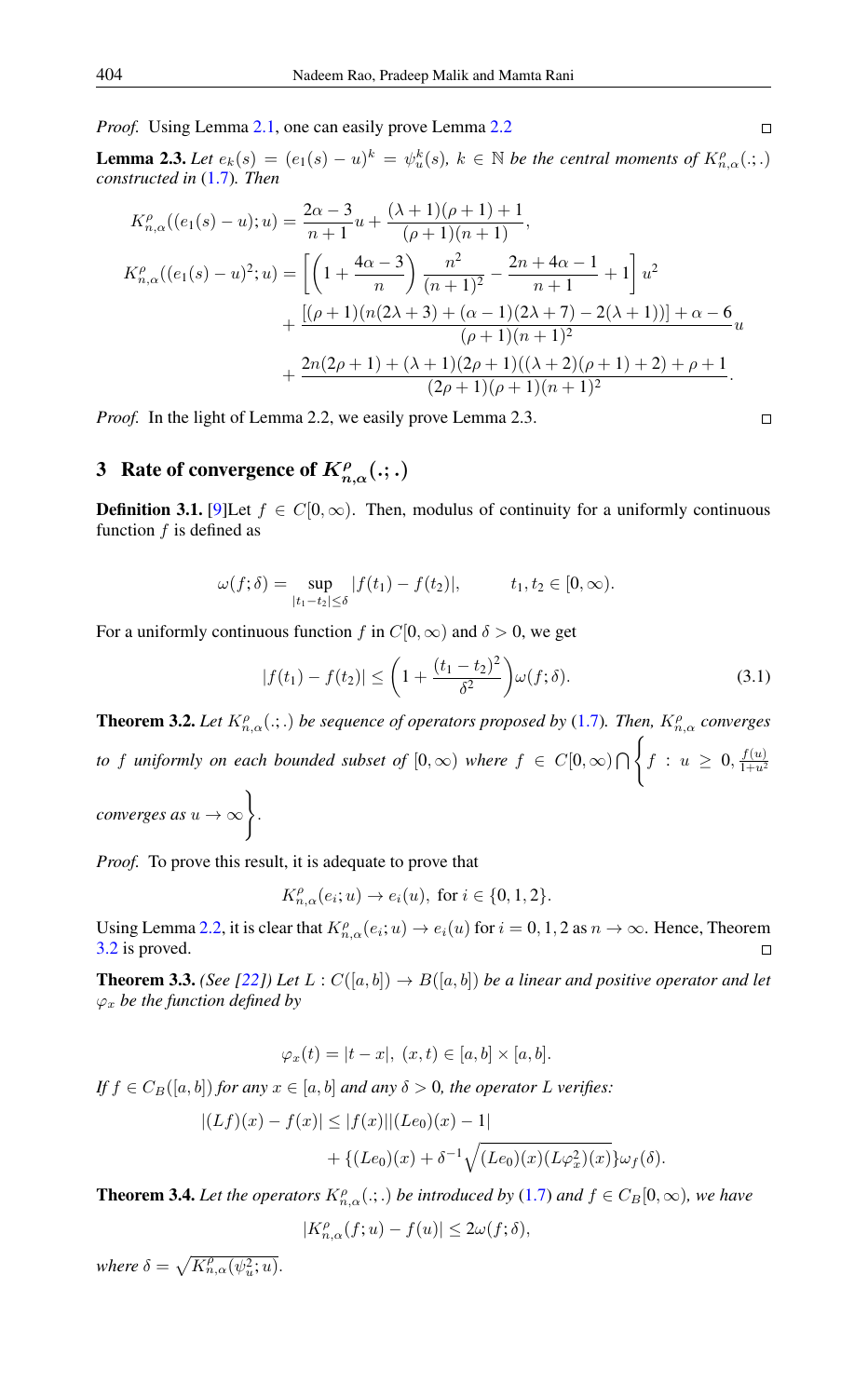

**Figure 1.**  $K_{n,\alpha}^{\rho}(\cdot;\cdot)$  converges to  $f(x)$  for  $n = 20, 40, 60$ 



Figure 2.

*Proof.* In view of Theorem [3.3,](#page-2-1) Lemma [2.2](#page-1-4) and Lemma [2.3,](#page-2-2) one has

$$
|K_{n,\alpha}^{\rho}(f;u)-f(u)| \leq \{1+\delta^{-1}\sqrt{K_{n,\alpha}^{\rho}(f;u)(\psi_{u}^{2};u)}\}\omega(f;\delta).
$$

On choosing  $\delta = \sqrt{K_{n,\alpha}^{\rho}(\psi_{u}^{2};u)}$ , we completes the proof of this result.

**Example 3.5.** For the values of  $\rho = 0.5$ ,  $\alpha = 0.9$  and  $f(x) = x^3 - 5x^2 + 6x + 2$ , the sequence of operators  $K_{n,\alpha}^{\rho}(.;.)$  given by [\(1.7\)](#page-1-2) converges to  $f(x)$  for differen values of n as:

**Example 3.6.** In the graph, we investigate error  $E_{n,\alpha}^{\rho}$  behaviour for the operators introduced by [\(1.7\)](#page-1-2),  $\rho = 0.5$ ,  $\alpha = 0.9$  as:

**Example 3.7.** Here, we discuss numerical behaviour for different values of  $x$  as:

## 4 Pointwise Approximation results

Here, we recall some notions from [\[23\]](#page-11-17)as: Let  $C_B[0, \infty)$  be the space of real valued continuous and bounded functions equipped with the norm  $||f|| = \sup$  $\sup_{0 \le u < \infty} |f(u)|$ . For any  $f \in C_B[0, \infty)$  and

 $\delta > 0$ , Peetre's K-functional is defined as

$$
K_2(g,\delta) = \inf\{\|f - h\| + \delta \|h''\| : h \in C_B^2[0,\infty)\}\tag{4.1}
$$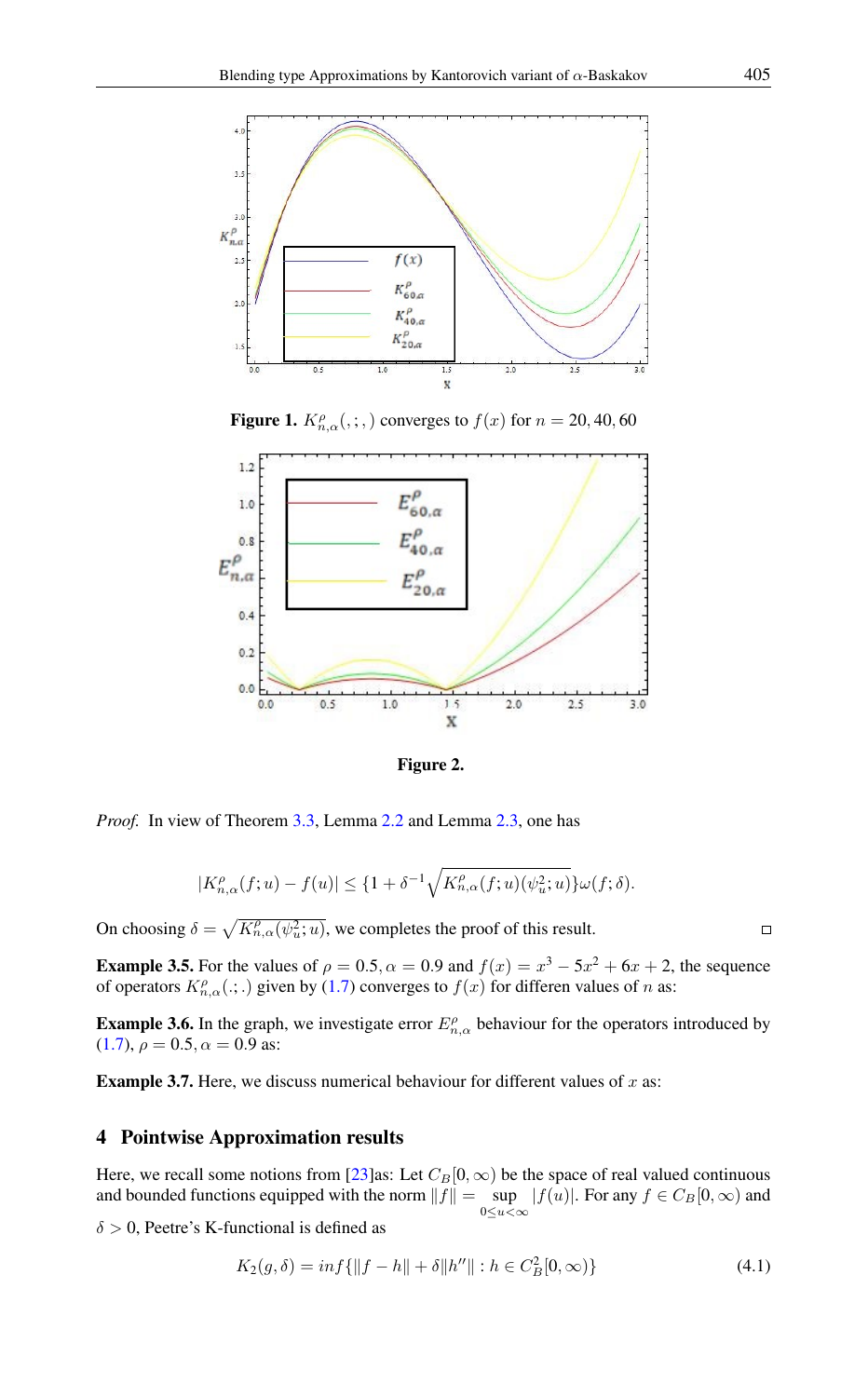| $\mathcal{X}$ | $E_{20,\alpha}^{\rho}(f;x)$ | $E_{40,\alpha}^{\rho}(f;x)$ | $E_{60,\alpha}^{\rho}(f;x)$ |
|---------------|-----------------------------|-----------------------------|-----------------------------|
| 0.3           | 0.0229166396                | 0.0130876655                | 0.0091142386                |
| 0.6           | 0.1364699277                | 0.0730024230                | 0.0497954983                |
| 0.9           | 0.1605849260                | 0.0860739832                | 0.0587509659                |
| 1.2           | 0.1000371450                | 0.0547116263                | 0.0375914988                |
| 1.5           | 0.0403979051                | 0.0186753674                | 0.0120720456                |
| 1.8           | 0.2559447144                | 0.1316777179                | 0.0886288103                |
| 2.1           | 0.5418277724                | 0.2818861450                | 0.1904679378                |
| 2.4           | 0.8932715689                | 0.4668913684                | 0.3159785708                |
| 2.7           | 1.305500594                 | 0.6842841079                | 0.4635498522                |
| 3             | 1.773739337                 | 0.9316550833                | 0.6315709244                |

where  $C_B^2[0,\infty) = \{h \in C_B[0,\infty) : h', h'' \in C_B[0,\infty)\}\.$  From DeVore and Lorentz [[\[23\]](#page-11-17), p.177, Theorem 2.4], there exists a absolute constant  $C > 0$  in such a way

$$
K_2(f; \delta) \leq C \omega_2(f; \sqrt{\delta}).
$$

<span id="page-4-1"></span>Lemma 4.1. *Consider the auxiliary operators as:*

$$
\widehat{\mathcal{K}}_{n,\alpha}(f;u) = K_{n,\alpha}^{\rho}(f;u) + f(u) - f\left(\frac{n+2(\alpha-1)}{n+1}u + \frac{1}{2(n+1)}\right).
$$

*Then, for*  $f \in C_B^2[0, \infty)$  *one has* 

$$
|\widehat{\mathcal{K}}_{n,\alpha}^*(f;u)-f(u)|\leq \xi_n^u \|h''\|,
$$

*where*

$$
\xi_n^u = K_{n,\alpha}^{\rho}(\psi_u^2; u) + (K_{n,\alpha}^{\rho}(\psi_u^1; u))^2.
$$

*Proof.* From (4.2), we get

<span id="page-4-2"></span>
$$
\widehat{\mathcal{K}}_{n,\alpha}^*(1;u) = 1, \ \widehat{\mathcal{K}}_{n,\alpha}^*(\psi_u;u) = 0 \text{ and } |\widehat{\mathcal{K}}_{n,\alpha}^*(f;u)| \le 3||f||. \tag{4.2}
$$

In the direction of Taylor's series, for  $g \in C_B^2[0, \infty)$ , we have

<span id="page-4-0"></span>
$$
g(t) = g(u) + (t - u)g'(u) + \int_{u}^{t} (u - v)g''(v)dv.
$$
\n(4.3)

Applying operators  $(1.7)$  in  $(4.3)$  both the sides, one get

$$
\widehat{\mathcal{K}}_{n,\alpha}^*(h;u) - h(u) = h'(u)\widehat{\mathcal{K}}_{n,\alpha}^*(t-u;u) + \widehat{\mathcal{K}}_{n,\alpha}^*\left(\int_u^t (t-v)h''(v)dv;u\right),
$$

with the help of  $(4.2)$  and  $(4.3)$ , we get

$$
\widehat{\mathcal{K}}_{n,\alpha}^*(f;u) - h(u) = \widehat{\mathcal{K}}_{n,\alpha}^* \left( \int_u^t (t-v)h''(v)dv; u \right)
$$
  
\n
$$
= K_{n,\alpha}^{\rho} \left( \int_u^t (t-v)h''(v)dv; u \right)
$$
  
\n
$$
- \int_u^{\frac{n+2(\alpha-1)}{n+1}u + \frac{(\lambda+1)(\rho+1)+1}{2(\rho+1)(n+1)}} \left( \frac{n+2(\alpha-1)}{n+1}u + \frac{(\lambda+1)(\rho+1)+1}{2(\rho+1)(n+1)} - v \right)
$$
  
\n
$$
g''(v)dv.
$$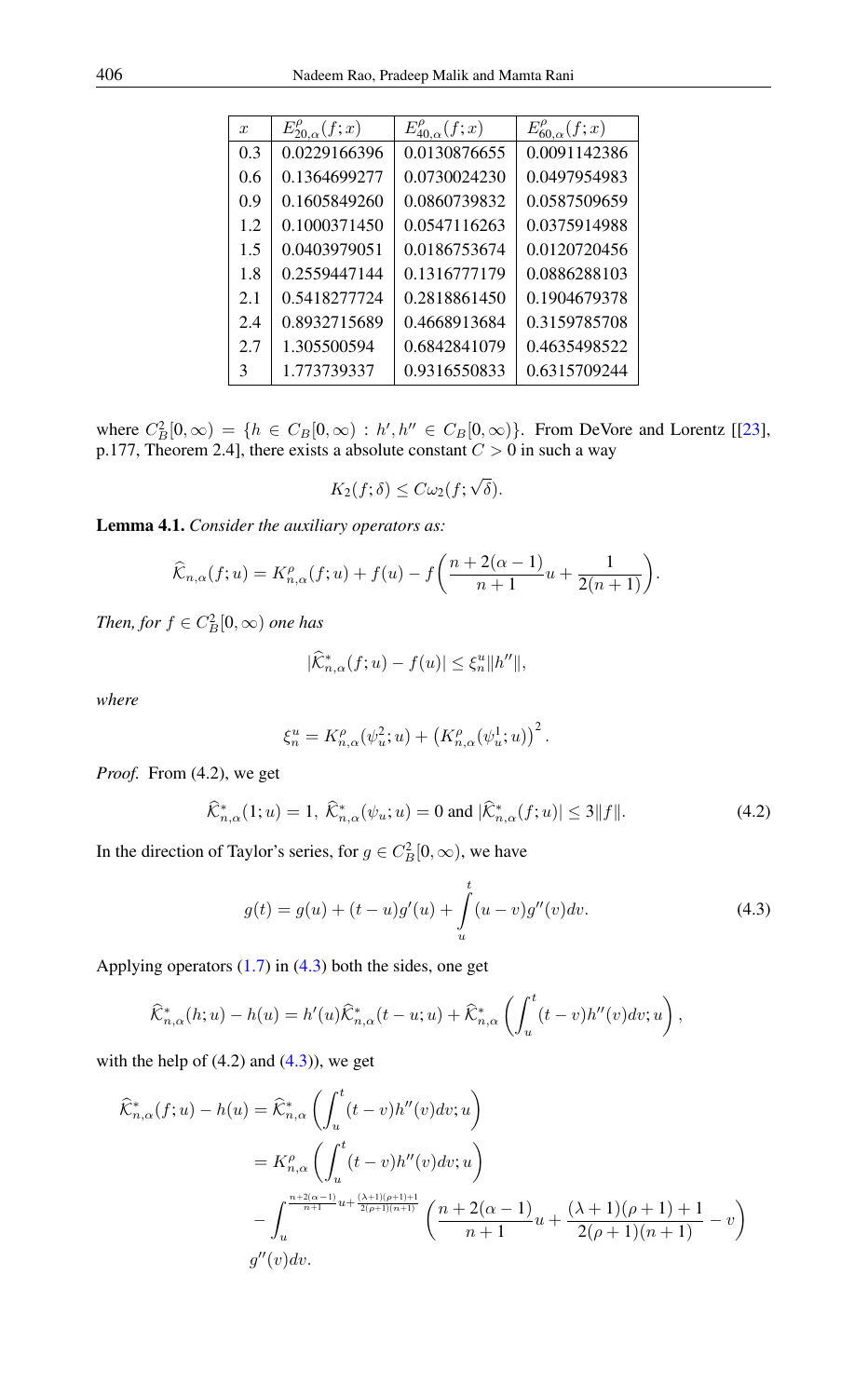$$
\left| \widehat{\mathcal{K}}_{n,\alpha}^{*}(f;u) - f(u) \right| \leq \left| \left( \int_{u}^{t} (t-v)h''(v)dv; u \right) \right| + \left| \int_{u}^{\frac{n+2(\alpha-1)}{n+1}u + \frac{(\lambda+1)(\rho+1)+1}{2(\rho+1)(n+1)}} \left( \frac{n+2(\alpha-1)}{n+1}u + \frac{(\lambda+1)(\rho+1)+1}{2(\rho+1)(n+1)} - v \right) h''(v)dv \right|.
$$
\n(4.4)

Since

<span id="page-5-1"></span>
$$
\left| \int_{u}^{t} (t - v) h''(v) dv \right| \le (t - v)^2 \parallel h'' \parallel.
$$
 (4.5)

Then

<span id="page-5-2"></span>
$$
\left| \int_{u}^{K_{n,\alpha}^{\rho}(e_1;u)} \left( K_{n,\alpha}^{\rho}(e_1;u) - v \right) h''(v) dv \right| \leq \left( K_{n,\alpha}^{\rho}(t-v;u) \right)^2 \parallel h'' \parallel . \tag{4.6}
$$

In the light of  $(4.4)$ ,  $(4.5)$  and  $(4.6)$ , we get

$$
\widehat{\mathcal{K}}^*_{n,\alpha}(h;u) - h(u)| \leq \xi_n^u \|h''\|,
$$

<span id="page-5-0"></span> $\Box$ 

which completes the proof of this Lemma.

**Theorem 4.2.** Let  $f \in C_B^2[0,\infty)$  and operators  $K_{n,\alpha}^{\rho}(\cdot;\cdot)$  be constructed in [\(1.7\)](#page-1-2). Then, there *exists a constant* C > 0 *such that*

$$
| K_{n,\alpha}^{\rho}(f;u) - f(u) | \leq C \omega_2 \left( f; \frac{1}{2} \sqrt{\xi_n^u} \right) + \omega(f; K_{n,\alpha}^{\rho}(\psi_u; u)),
$$

*where*  $\xi_n^u$  *is defined in Lemma [4.1.](#page-4-1)* 

*Proof.* For  $h \in C_B^2[0, \infty)$  and  $f \in C_B[0, \infty)$  and by the definition of  $\hat{\mathcal{K}}_{n,\alpha}^*(.; .)$ , we have

$$
|K_{n,\alpha}^{\rho}(f;u) - f(u)| \leq |\widehat{\mathcal{K}}_{n,\alpha}^*(f - h;u)| + |(f - h)(u)| + |\widehat{\mathcal{K}}_{n,\alpha}^*(h;u) - h(u))|
$$
  
+ 
$$
\left| f(K_{n,\alpha}^{\rho}(e_1;u)) - g(u) \right|.
$$

Lemma [4.1](#page-4-1) and relations in [\(4.2\)](#page-4-2), we yield

$$
|K_{n,\alpha}^{\rho}(f;u) - f(u)| \le 4||f - h|| + |\widehat{K}_{n,\alpha}^{*}(h;u) - h(u)|
$$
  
+ 
$$
\left| f(K_{n,\alpha}^{\rho}(e_1;u)) - g(u) \right|
$$
  

$$
\le 4||f - h|| + \xi_n^u ||h''|| + \omega \Big(f;K_{n,\alpha}^{\rho}(\psi_x;u)\Big).
$$

With the aid of Peetre's K-functional, we have

$$
|K_{n,\alpha}^{\rho}(f;u)-f(u)| \leq C\omega_2\left(f; \frac{1}{2}\sqrt{\xi_u^u}\right)+\omega(f; K_{n,\alpha}^{\rho}(\psi_x;u).
$$

We arrive at the desired result.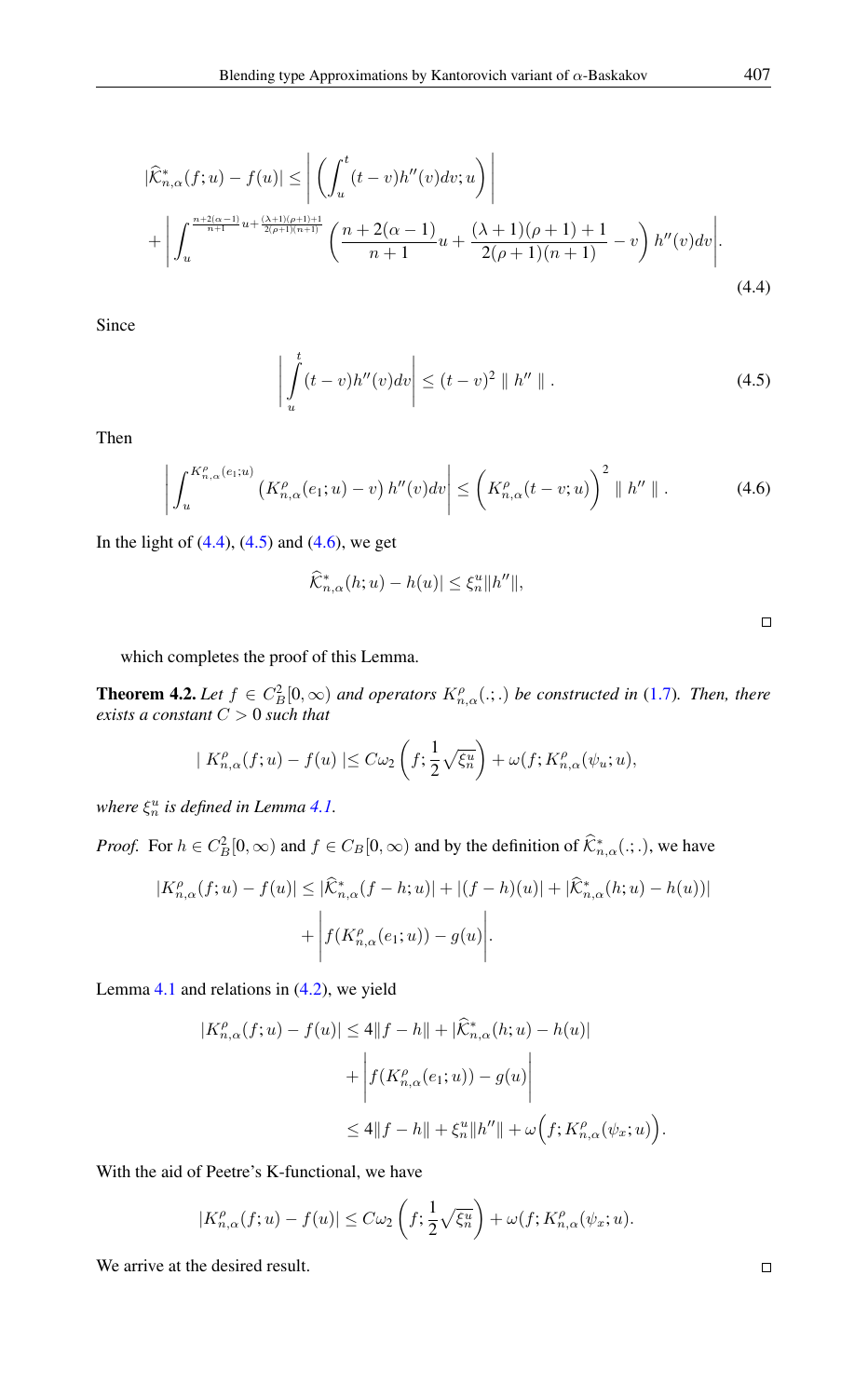Here, we consider the Lipschitz type space [\[28\]](#page-11-18) as

$$
Lip_M^{k_1,k_2}(\gamma) := \Big\{ f \in C_B[0,\infty) : |f(t) - f(u)| \le M \frac{|t - u|^\gamma}{(t + k_1 u + k_2 u^2)^{\frac{\gamma}{2}}} : u, t \in (0,\infty) \Big\},\,
$$

where  $M \ge 0$  is a real valued constant number,  $k_1, k_2 > 0$ ,  $\rho > 0$  and  $\gamma \in (0, 1]$ .

**Theorem 4.3.** *For*  $f \in Lip_M^{k_1,k_2}(\gamma)$ , *one yield* 

$$
|K_{n,\alpha}^{\rho}(f;u) - f(u)| \le M \left(\frac{\eta_n^*(u)}{k_1 u + k_2 u^2}\right)^{\frac{\gamma}{2}},\tag{4.7}
$$

*where*  $u > 0$  *and*  $\eta_n^*(u) = K_{n,\alpha}^{\rho}(\psi_u^2; u)$ *.* 

*Proof.* For  $\gamma = 1$ , we have

$$
|K_{n,\alpha}^{\rho}(f;u) - f(u)| \le K_{n,\alpha}^{\gamma}(|f(t) - f(u)|)(u)
$$
  

$$
\le MK_{n,\alpha}^{\rho} \left( \frac{|t - u|}{(t + k_1 u + k_2 u^2)^{\frac{1}{2}}}; u \right).
$$

Since  $\frac{1}{t+k_1u+k_2u^2} < \frac{1}{k_1u+k_2u^2}$  for all  $t, u \in (0, \infty)$ , we get

$$
|K_{n,\alpha}^{\rho}(f;u) - f(u)| \leq \frac{M}{(k_1u + k_2u^2)^{\frac{1}{2}}} (K_{n,\alpha}^{\rho}((t-u)^2;u))^{\frac{1}{2}}
$$
  

$$
\leq M \left(\frac{\eta_n^*(u)}{k_1u + k_2u^2}\right)^{\frac{1}{2}}.
$$

This implies that for  $\gamma = 1$ , this result stand good. Now, for  $\gamma \in (0,1)$  and using Hölder's inequality with  $p = \frac{2}{\gamma}$  and  $q = \frac{2}{2-\gamma}$ , one obtain

$$
|K_{n,\alpha}^{\rho}(f;u)-f(u)| \leq \left(K_{n,\alpha}^{\rho}((|f(t)-f(u)|)^{\frac{2}{\gamma}};u)\right)^{\frac{\gamma}{2}}
$$
  

$$
\leq M\left(K_{n,\alpha}^{\rho}\left(\frac{|t-u|^{2}}{(t+k_{1}u+k_{2}u^{2})};u\right)\right)^{\frac{\gamma}{2}}.
$$

Since  $\frac{1}{t+k_1u+k_2u^2} < \frac{1}{k_1u+k_2u^2}$  for all  $t, u \in (0, \infty)$ , we obtain

$$
|K_{n,\alpha}^{\rho}(f;u) - f(u)| \le M \left( \frac{\mathcal{P}_n^{\mu,\nu} \left( |t-u|^2; u \right)}{k_1 u + k_2 u^2} \right)^{\frac{\gamma}{2}}
$$
  

$$
\le M \left( \frac{\eta_n^*(u)}{k_1 u + k_2 u^2} \right)^{\frac{\gamma}{2}}.
$$

Hence, we arrive at the desired result.

## 5 Global Approximations

From [\[26\]](#page-11-19), we recall some notation to prove the global approximation results. For the weight function  $1 + u^2$  and  $0 \le u < \infty$ , we have  $B_{1+u^2}[0,\infty) = \{f(u) : |f(u)| \le M_f(1+u^2), M_f \text{ is constant depending on } f\}.$ 

 $C_{1+u^2} [0,\infty) \subset B_{1+u^2} [0,\infty)$  space of continuous functions endowed with the norm  $||f||_{1+u^2} =$ sup  $|f|$  $\frac{|J|}{1+u^2}$ .

 $u \in [0,\infty)$ and

$$
C_{1+u^2}^k[0,\infty) = \{ f \in C_{1+u^2} : \lim_{u \to \infty} \frac{f(u)}{1+u^2} = k, \text{ where } k \text{ is a constant} \}.
$$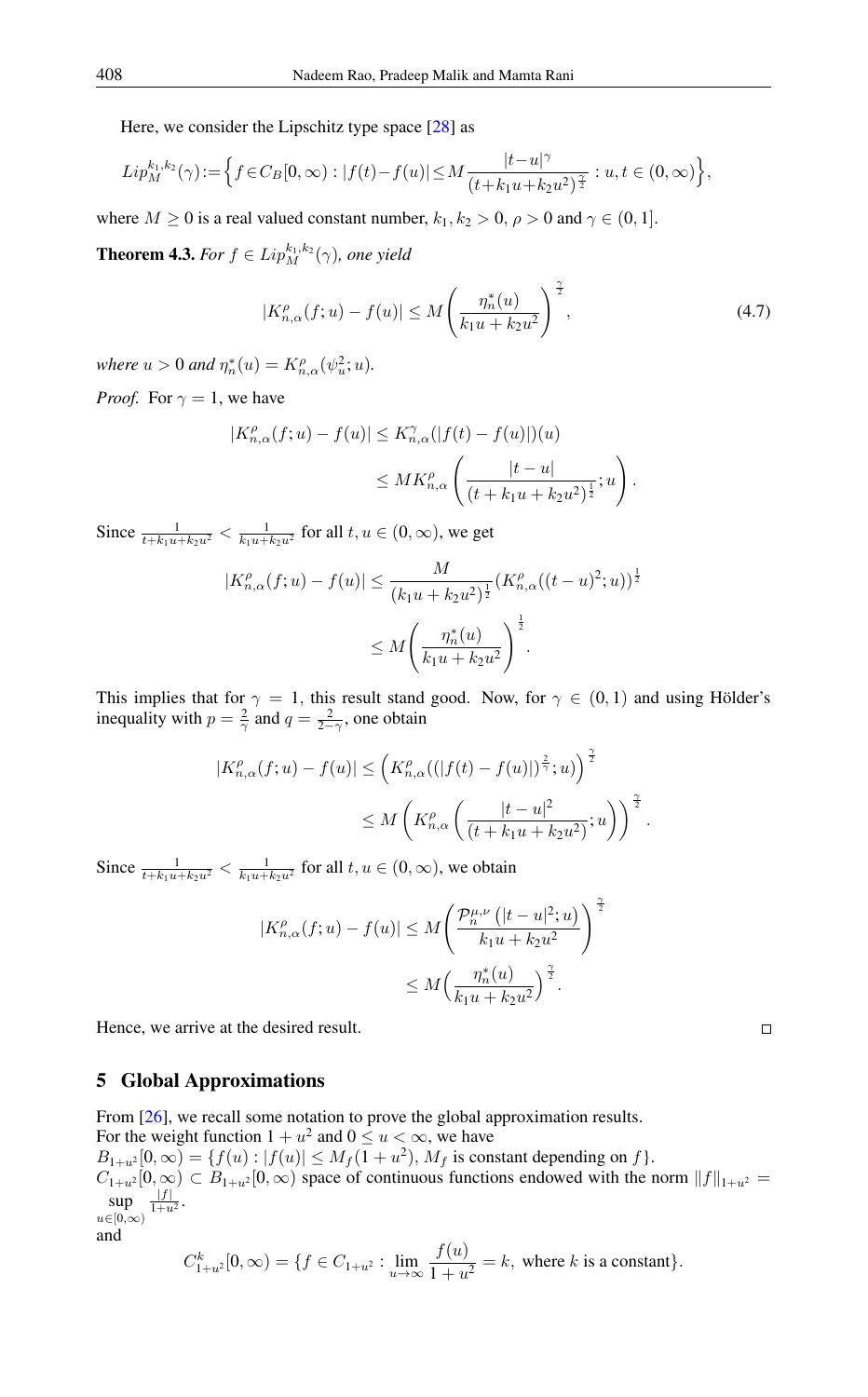**Theorem 5.1.** Let the  $K_{n,\alpha}^{\rho}(.;.)$  be the operators given by [\(1.7\)](#page-1-2) and  $K_{n,\alpha}^{\rho}(.;.)$  :  $C_{1+u^2}^k[0,\infty) \rightarrow$  $B_{1+u^2}[0,\infty)$ . *Then, we have* 

$$
\lim_{n \to \infty} \|K_{n,\alpha}^{\rho}(f;u) - f\|_{1+u^2} = 0,
$$

where  $f \in C^k_{1+u^2}[0, \infty)$ .

*Proof.* To prove this result, it is sufficient to show that

$$
\lim_{n \to \infty} ||K_{n,\alpha}^{\rho}(e_i; u) - u^i||_{1+u^2} = 0, \ i = 0, 1, 2.
$$

From Lemma [2.2,](#page-1-4) we get

$$
||K_{n,\alpha}^{\rho}(e_0;u) - u^0||_{1+u^2} = \sup_{u \in [0,\infty)} \frac{|K_{n,\alpha}^{\rho}(1;u) - 1|}{1+u^2} = 0 \text{ for } i = 0.
$$

For  $i = 1$ 

$$
||K_{n,\alpha}^{\rho}(e_1;u) - u^1||_{1+u^2} = \sup_{u \in [0,\infty)} \frac{\frac{n+2(\alpha-1)}{n+1}u + \frac{(\lambda+1)(\rho+1)+1}{2(\rho+1)(n+1)}}{1+u^2}
$$
  
=  $\left(\frac{n+2(\alpha-1)}{n+1} - 1\right) \sup_{u \in [0,\infty)} \frac{u}{1+u^2}$   
+  $\frac{(\lambda+1)(\rho+1)+1}{2(\rho+1)(n+1)} \sup_{u \in [0,\infty)} \frac{1}{1+u^2}.$ 

Which implies that  $||K_{n,\alpha}^{\rho}(e_1;u) - u^1||_{1+u^2} \to 0$  an  $n \to \infty$ . Similarly, we see that  $||K_{n,\alpha}^{\rho}(e_2; u) - u^2||_{1+u^2} \to 0$  as  $n \to \infty$ .

**Theorem 5.2.** *For*  $f \in C^k_\gamma[0, \infty)$  *and*  $\gamma$  *is positive real number. Then* 

$$
\lim_{n\to\infty}\sup_{u\in[0,\infty)}\frac{|K_{n,\alpha}^{\rho}(f;u)-f(u)|}{(1+u^2)^{1+\gamma}}=0.
$$

*Proof.* Since  $|f(u)| \le ||f||_{\rho}(1 + u^2)$ , for any fixed real number  $u_0 > 0$ , we have

$$
\sup_{u \in [0,\infty)} \frac{|K_{n,\alpha}^{\rho}(f;u) - f(u)|}{(1+u^2)^{1+\gamma}} \leq \sup_{u \leq u_0} \frac{|K_{n,\alpha}^{\rho}(f;u) - f(u)|}{(1+u^2)^{1+\gamma}} + \sup_{u \geq u_0} \frac{|K_{n,\alpha}^{\rho}(f;u) - f(u)|}{(1+u^2)^{1+\gamma}}
$$
  

$$
\leq ||K_{n,\alpha}^{\rho}(f;u) - f(u)||_{C[0,u_0]}
$$
  

$$
+ ||f||_{\rho} \sup_{u \geq u_0} \frac{|K_{n,\alpha}^{\rho}(1+t^2;u)|}{(1+u^2)^{1+\gamma}} + \sup_{u \geq u_0} \frac{|f(u)|}{(1+u^2)^{1+\gamma}}
$$
  

$$
= P_1 + P_2 + P_3, say. \tag{5.1}
$$

We have

$$
P_3 = \sup_{u \ge u_0} \frac{|f(u)|}{(1+u^2)^{1+\gamma}} \le \sup_{u \ge u_0} \frac{\|f\|_{\rho}(1+u^2)}{(1+u^2)^{1+\gamma}} \le \frac{\|f\|_{\rho}}{(1+u_0^2)^{\gamma}}.
$$

In view of Lemma [2.2,](#page-1-4) we have

<span id="page-7-0"></span>
$$
\lim_{n\to\infty}\sup_{u\in[u_0,\infty)}\frac{K_{n,\alpha}^\rho(1+t^2;u)}{1+u^2}=1.
$$

Therefore, for arbitrary  $\epsilon > 0$ , there corresponds  $n_1 \in \mathbb{N}$  in such a way

$$
\sup_{u\in[u_0,\infty)}\frac{K_{n,\alpha}^\rho(1+t^2; u)}{1+u^2}\leq \frac{(1+u_0^2)^\gamma}{\|f\|_\rho}\frac{\epsilon}{3}+1, \text{ for all }n\geq n_1.
$$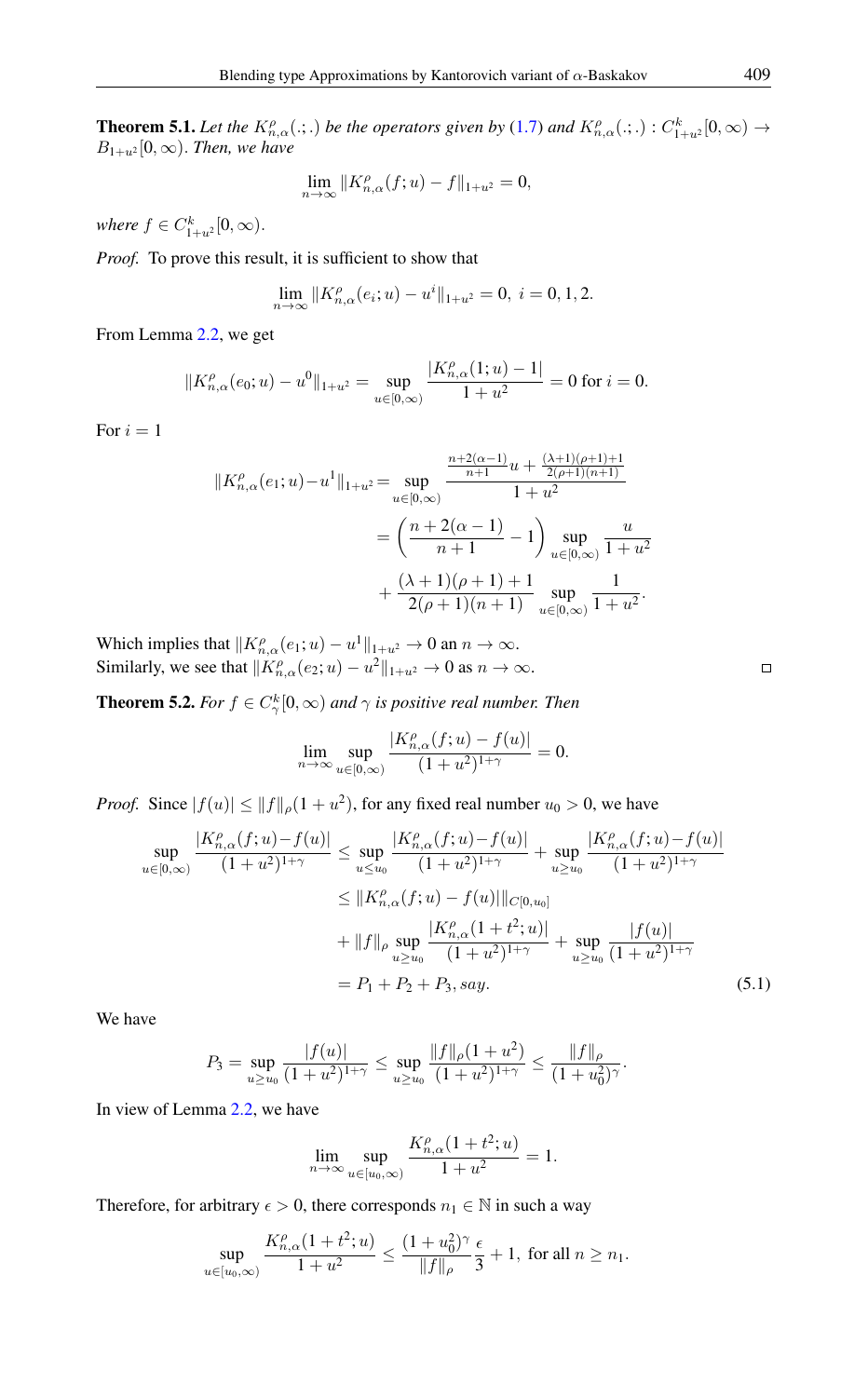Hence

$$
P_2 = ||f||_{1+u^2} \sup_{u \in [u_0,\infty)} \frac{K_{n,\alpha}^{\rho}(1+t^2;u)}{(1+u^2)^{1+\gamma}} \le \frac{||f||_{1+u^2}}{(1+u_0^2)^{\gamma}} + \frac{\epsilon}{3}, \text{ for all } n \ge n_1.
$$
 (5.2)

Therefore,

$$
P_2 + P_3 < 2 \frac{\|f\|_{1+u^2}}{(1+u^2)^\gamma} + \frac{\epsilon}{3}.
$$

Now, choosing  $u_0$  to be so large that  $\frac{||f||_{1+u^2}}{(1+u^2)^{\gamma}} < \frac{\epsilon}{6}$ , we get

<span id="page-8-1"></span>
$$
P_2 + P_3 < \frac{2\epsilon}{3} \text{ for all } n \ge n_1. \tag{5.3}
$$

From Theorem [6.1,](#page-8-0) there corresponds  $n_2 > n$  such that

<span id="page-8-2"></span>
$$
P_1 = \|K_{n,\alpha}^{\rho}(f; \cdot) - f\|_{C[0,u_0]} < \frac{\epsilon}{3} \text{ for all } n_2 \ge n. \tag{5.4}
$$

Let  $n_3 = \max(n_1, n_2)$ . Now, using [\(5.1\)](#page-7-0), [\(5.3\)](#page-8-1) and [\(5.4\)](#page-8-2), we obtain

$$
\sup_{u\in[0,\infty)}\frac{|K^{\rho}_{n,\alpha}(f;u)-f(u)|}{(1+u^2)^{1+\gamma}}<\epsilon.
$$

Hence, the proof of Theorem [6.2](#page-9-0) is done.

## 6 A-Statistical approximation

Gadjiev et al [\[27\]](#page-11-20) was the first who introduces Statistical approximation theorems in operators theory. Here, we recall some notation from [\[27\]](#page-11-20), let  $A = (a_{nk})$  be a non-negative infinite suitability matrix. For a given sequence  $u := (u_k)$ , the A-transform of u denoted by  $Au$ :  $((Au)<sub>n</sub>)$  is defined as

$$
(Au)_n = \sum_{k=1}^{\infty} a_{nk} u_k,
$$

provided the series converges for each n. A is said to be regular if  $\lim_{n \to \infty} (Au)_n = L$  whenever lim  $u = L$ . Then  $u = (u_n)$  is said to be a A-statistically convergent to L i.e.  $st_A - \lim u = L$  if for every  $\epsilon > 0$ ,  $\lim_{n} \sum_{k:|u_k - L| \geq \epsilon} a_{nk} = 0$ .

<span id="page-8-0"></span>**Theorem 6.1.** Let  $A = (a_{nk})$  be a non-negative regular suitability matrix and  $u \ge 0$ . Then, we *have*

$$
st_A - \lim_n ||K_{n,\alpha}^{\rho}(f;u) - f||_{1+u^2} = 0, \text{ for all } f \in C_{1+u^2}^k[0,\infty).
$$

*Proof.* From ([\[25\]](#page-11-21), p. 191, Th. 3), it is sufficient to show that for  $\lambda_1 = 0$ 

$$
st_A - \lim_{n} ||K_{n,\alpha}^{\rho}(e_i;u) - e_i||_{1+u^2} = 0, \text{ for } i \in \{0,1,2\}.
$$
 (6.1)

From Lemma [2.2,](#page-1-4) we have

$$
||K_{n,\alpha}^{\rho}(e_1;u) - u||_{1+u^2} = \sup_{u \in [0,\infty)} \frac{1}{1+u^2} \left| \frac{n+2(\alpha-1)}{n+1} u + \frac{(\lambda+1)(\rho+1)+1}{2(\rho+1)(n+1)} \right|
$$
  

$$
\leq \left| \frac{n+2(\alpha-1)}{n+1} \right| \sup_{u \in [0,\infty)} \frac{u}{1+u^2}
$$
  

$$
+ \left| \frac{(\lambda+1)(\rho+1)+1}{2(\rho+1)(n+1)} \right| \sup_{u \in [0,\infty)} \frac{1}{1+u^2}
$$
  

$$
\leq \left| \frac{n+2(\alpha-1)}{n+1} \right| + \left| \frac{(\lambda+1)(\rho+1)+1}{2(\rho+1)(n+1)} \right|.
$$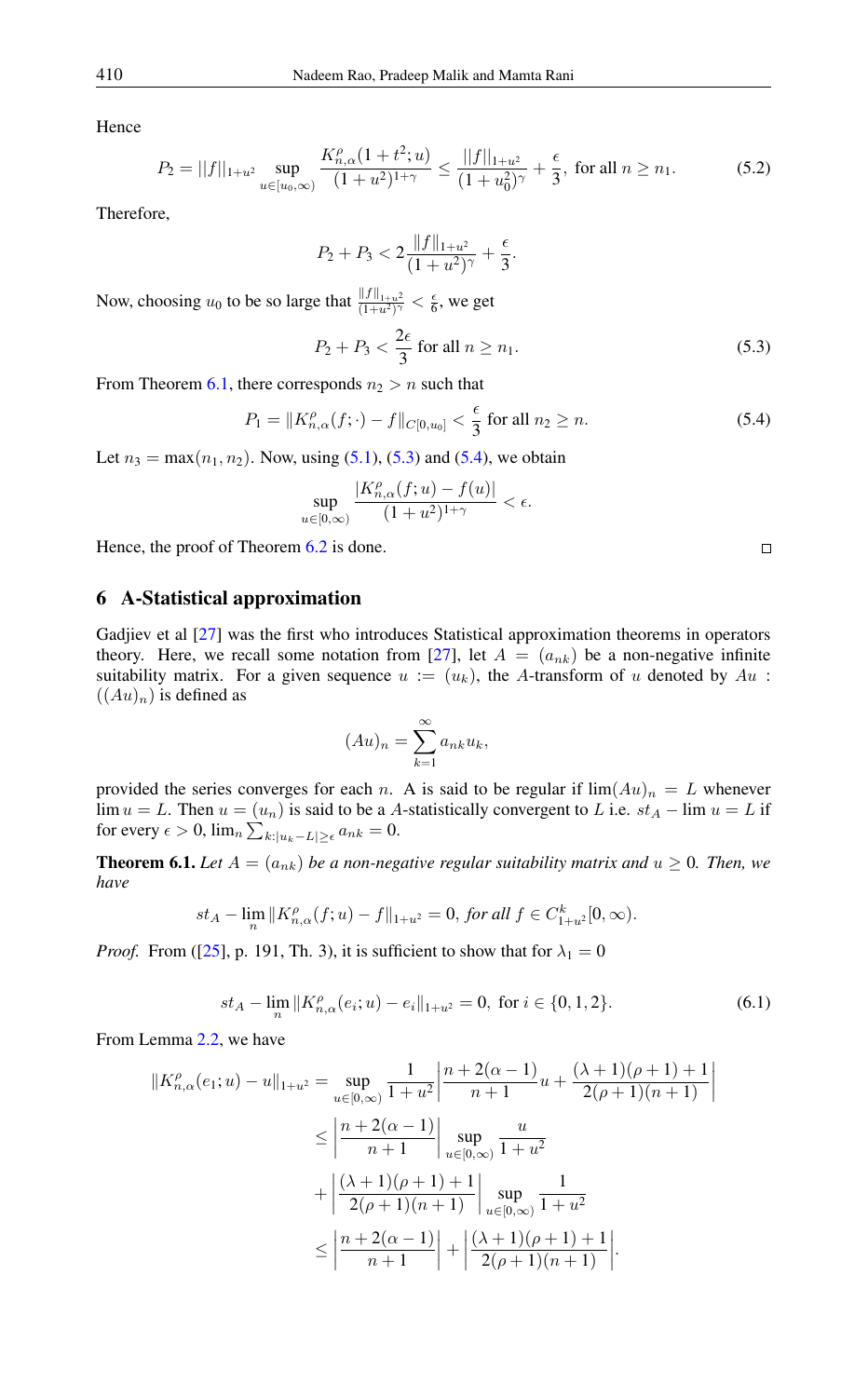We have

<span id="page-9-1"></span>
$$
st_A - \lim_{n} \left| \frac{n + 2(\alpha - 1)}{n + 1} \right| = st_A - \lim_{n} \left| \frac{(\lambda + 1)(\rho + 1) + 1}{2(\rho + 1)(n + 1)} \right| = 0.
$$
 (6.2)

Now, for a given  $\epsilon > 0$ , we define the following sets

$$
N_1 := \left\{ n : \|K_{n,\alpha}^{\rho}(e_1; u) - u\| \ge \epsilon \right\},\
$$
  

$$
N_2 := \left\{ n : \left| \frac{n + 2(\alpha - 1)}{n + 1} \right| \ge \frac{\epsilon}{2} \right\},\
$$
  

$$
N_3 := \left\{ n : \left| \frac{(\lambda + 1)(\rho + 1) + 1}{2(\rho + 1)(n + 1)} \right| \ge \frac{\epsilon}{2} \right\}.
$$

This implies that  $N_1 \subseteq N_2 \cup J_3$ , which shows that  $\sum_{k_1 \in N_1} a_{nk_1} \leq \sum_{k_1 \in N_2} a_{nk} + \sum_{k_1 \in N_3} a_{nk}$ . Hence, from  $(6.2)$  we get

<span id="page-9-2"></span>
$$
st_A - \lim_n ||K_{n,\alpha}^{\rho}(e_1;u) - u||_{1+u^2} = 0.
$$
\n(6.3)

Similarly, one can show that

<span id="page-9-3"></span>
$$
st_A - \lim_n ||K_{n,\alpha}^{\rho}(e_2;u) - u^2||_{1+u^2} = 0.
$$
\n(6.4)

This completes the proof of Theorem [6.1.](#page-8-0)

Next, we deal with the rate of A-Statistical convergence in terms of Peetre's K-functional for  $K_{n,\alpha}^{\rho}$ .

<span id="page-9-0"></span>**Theorem 6.2.** *Let*  $f \in C_B^2[0,\infty)$ *. Then* 

$$
st_A-\lim_n\|K_{n,\alpha}^{\rho}(f;\cdot)-f\|_{C_B[0,\infty)}=0.
$$

*Proof.* Applying the Taylor's infinite series, we have

$$
f(t) = f(u) + f'(u)(t - u) + \frac{1}{2}f''(\eta)(t - u)^2,
$$

where  $t \leq \eta \leq u$ . Operating  $K_{n,\alpha}^{\rho}$ , we get

$$
K_{n,\alpha}^{\rho}(f;u) - f(u) = f'(u)K_{n,\alpha}^{\rho}(t-u;u) + \frac{1}{2}f''(\eta)K_{n,\alpha}^{\rho}((t-u)^2;u).
$$

This implies that

$$
||K_{n,\alpha}^{\rho}(f; \cdot) - f||_{C_B[0,\infty)} \le ||f'||_{C_B[0,\infty)} ||K_{n,\alpha}^{\rho}(e_1 - \ldots)||_{C_B[0,\infty)}
$$
  
+  $||f''||_{C_B[0,\infty)} ||K_{n,\alpha}^{\rho}(e_1 - \ldots)|_{C_B[0,\infty)}$   
=  $P_1 + P_2$ , say. (6.5)

From  $(6.3)$  and  $(6.4)$ , one has

$$
\lim_{n} \sum_{k \in \mathbb{N}: P_1 \ge \frac{\epsilon}{2}} a_{nk} = 0,
$$
  

$$
\lim_{n} \sum_{k \in \mathbb{N}: P_2 \ge \frac{\epsilon}{2}} a_{nk} = 0.
$$

From  $(6.5)$ , we have

$$
\lim_n \sum_{k \in \mathbb{N}: \|K_{n,\alpha}^\rho (f;\cdot)-f\|_{C_B[0,\infty)} \geq \epsilon} a_{nk} \leq \lim_n \sum_{k \in \mathbb{N}: P_l \geq \frac{\epsilon}{2}} a_{nk} + \lim_n \sum_{k \in \mathbb{N}: P_2 \geq \frac{\epsilon}{2}} a_{nk}.
$$

Thus  $st_A - \lim_n ||K_{n,\alpha}^{\rho}(f; \cdot) - f||_{C_B[0,\infty)} \to 0$ . as  $n \to \infty$ . The proof is completed.

<span id="page-9-4"></span> $\Box$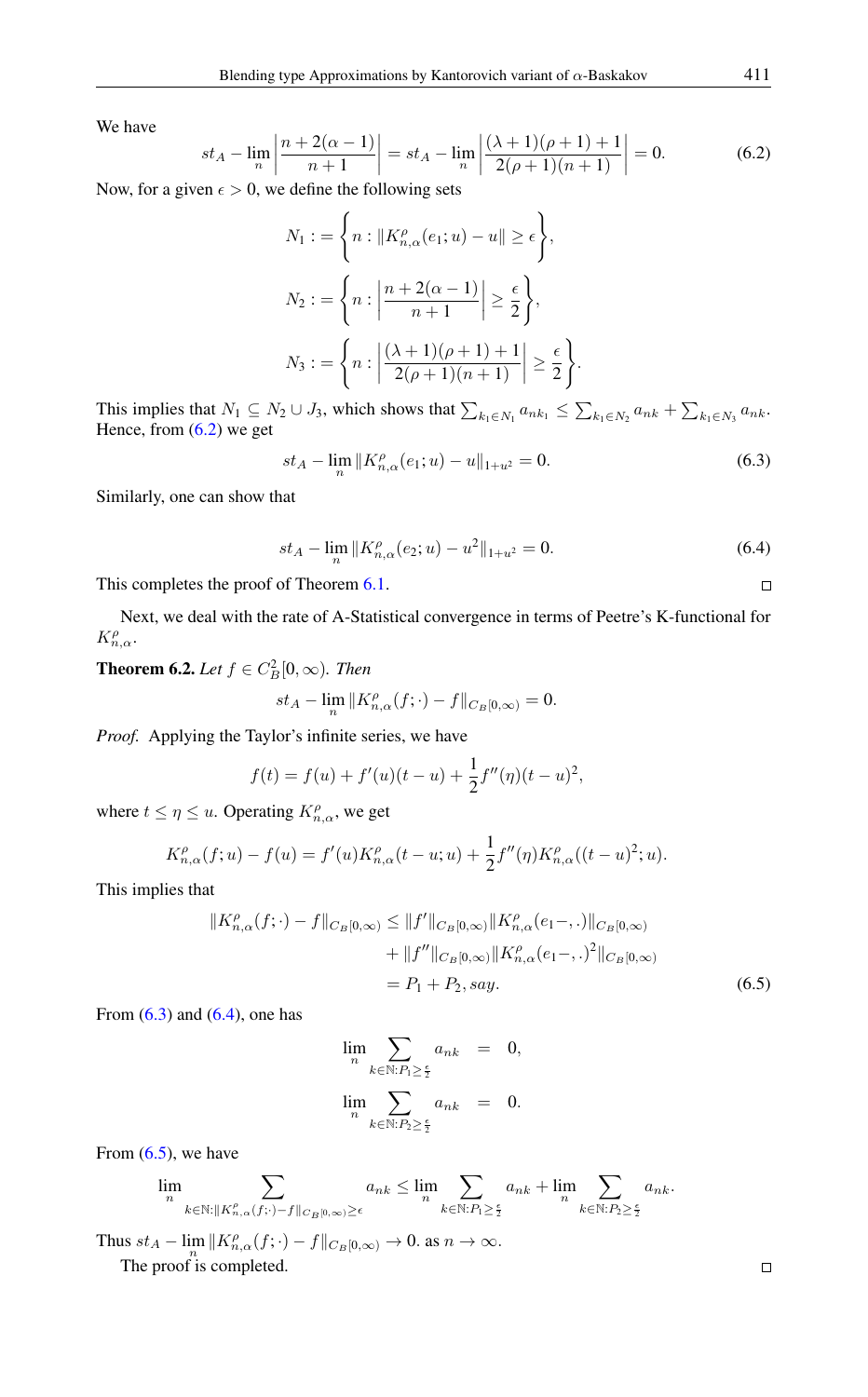**Theorem 6.3.** *Let*  $f \in C_B^2[0, \infty)$ *. Then* 

<span id="page-10-4"></span>
$$
||K_{n,\alpha}^{\rho}(f;\cdot)-f||_{C_B[0,\infty)} \le M\omega_2(f;\sqrt{\delta}),
$$

 $where \delta = \|K_{n,\alpha}^{\rho}(e_1 - \cdot;\cdot)\|_{C_B[0,\infty)} + \|K_{n,\alpha}^{\rho}((e_1 - \cdot)^2;\cdot)\|_{C_B[0,\infty)}$ *, and*  $||f||_{C_B^2[0,\infty)} = ||f||_{C_B[0,\infty)} + ||f'||_{C_B[0,\infty)} + ||f''||_{C_B[0,\infty)}.$ 

*Proof.* Let  $g \in C_B^2[0, \infty)$ . By [\(6.5\)](#page-9-4), one yield

$$
||K_{n,\alpha}^{\rho}(g) - g||_{C_B[0,\infty)} \le ||g'||_{C_B[0,\infty)} ||K_{n,\alpha}^{\rho}((e_1 - \cdot); \cdot)||_{C_B[0,\infty)}
$$
  
+ 
$$
\frac{1}{2} ||g''||_{C_B[0,\infty)} K_{n,\alpha}^{\rho}((e_1 - \cdot)^2; \cdot)||_{C_B[0,\infty)}
$$
  

$$
\le \delta ||g||_{C_B^2[0,\infty)}.
$$
 (6.6)

For  $f \in C_B[0,\infty)$  and  $g \in C_B^2$  and in the light of equation [\(6.6\)](#page-10-4), we get

$$
||K_{n,\alpha}^{\rho}(f; \cdot) - f||_{C_B[0,\infty)} \le ||K_{n,\alpha}^{\rho}(f; \cdot) - K_{n,\alpha}^{\rho}(g; \cdot)||_{C_B[0,\infty)}
$$
  
+  $||K_{n,\alpha}^{\rho}(g; \cdot) - g||_{C_B[0,\infty)} + ||g - f||_{C_B[0,\infty)}$   
 $\le 2||g - f||_{C_B[0,\infty)} + ||K_{n,\alpha}^{\rho}(g; \cdot) - g||_{C_B[0,\infty)}$   
 $\le 2||g - f||_{C_B[0,\infty)} + \delta ||g||_{C_B^2}.$ 

By the definition of Peetre's K-functional, we get

$$
||K_{n,\alpha}^{\rho}(f; \cdot) - f||_{C_B[0,\infty)} \le 2K_2(f; \delta)
$$

and

$$
||K_{n,\alpha}^{\rho}(f;\cdot)-f||_{C_B[0,\infty)} \leq M\big\{\omega_2(f;\sqrt{\delta})+\min(1,\delta)\|f\|_{C_B[0,\infty)}\big\}.
$$

From  $(6.3)$ , we obtain that

$$
st_A - \lim_n \delta = 0, \text{ thus } st_A - \lim_n \omega(f; \sqrt{\delta}) = 0.
$$

this proves the desired result.

## 7 Conclusion

The motive of the present paper is to give a better error estimation of convergence of Baskakov-Kantorovich operators using two two parameters  $\alpha \in [0, 1]$  and  $\rho > 0$ . This modification gives better error estimation for a class of function in comparison with  $\alpha$ −Baskakov-Kanotovich operators introduced by Ilarslan et al. [\[24\]](#page-11-15). Graphical and numerical comparision are investigated by these sequences. We study approximation properties using Peetre's K-functional and modulus of smoothness of second order. In the last section, A-statistical approximation properties are discussed.

## <span id="page-10-0"></span>References

- <span id="page-10-1"></span>[1] S.N. Berntein, Démonstration du théorème de Weierstrass fondée sur le calcul de probabilités,*Commun. Soc. Math. Kharkow* 13(2), 1–2 (1912).
- <span id="page-10-2"></span>[2] M. Mursaleen, F. Khan, A. Khan and A. Kiliçman, Some approximation results for generalized Kantorovich-type operators, *J. Inequal. Appl.* 1, 585 (2013).
- <span id="page-10-3"></span>[3] M. Mursaleen, K. J. Ansari and A. Khan, Some approximation results by  $(p, q)$ -analogue of Bernstein-Stancu operators, *Appl. Math. Comput*. 264, 392–402 (2015).
- [4] V. N. Mishra, M. Mursaleen and P. Sharma, Some approximation properties of Baskakov-Szàsz-Stancu operators, *Appl. Math. Inf. Sci.* 9(6), 3159–3167 (2015).